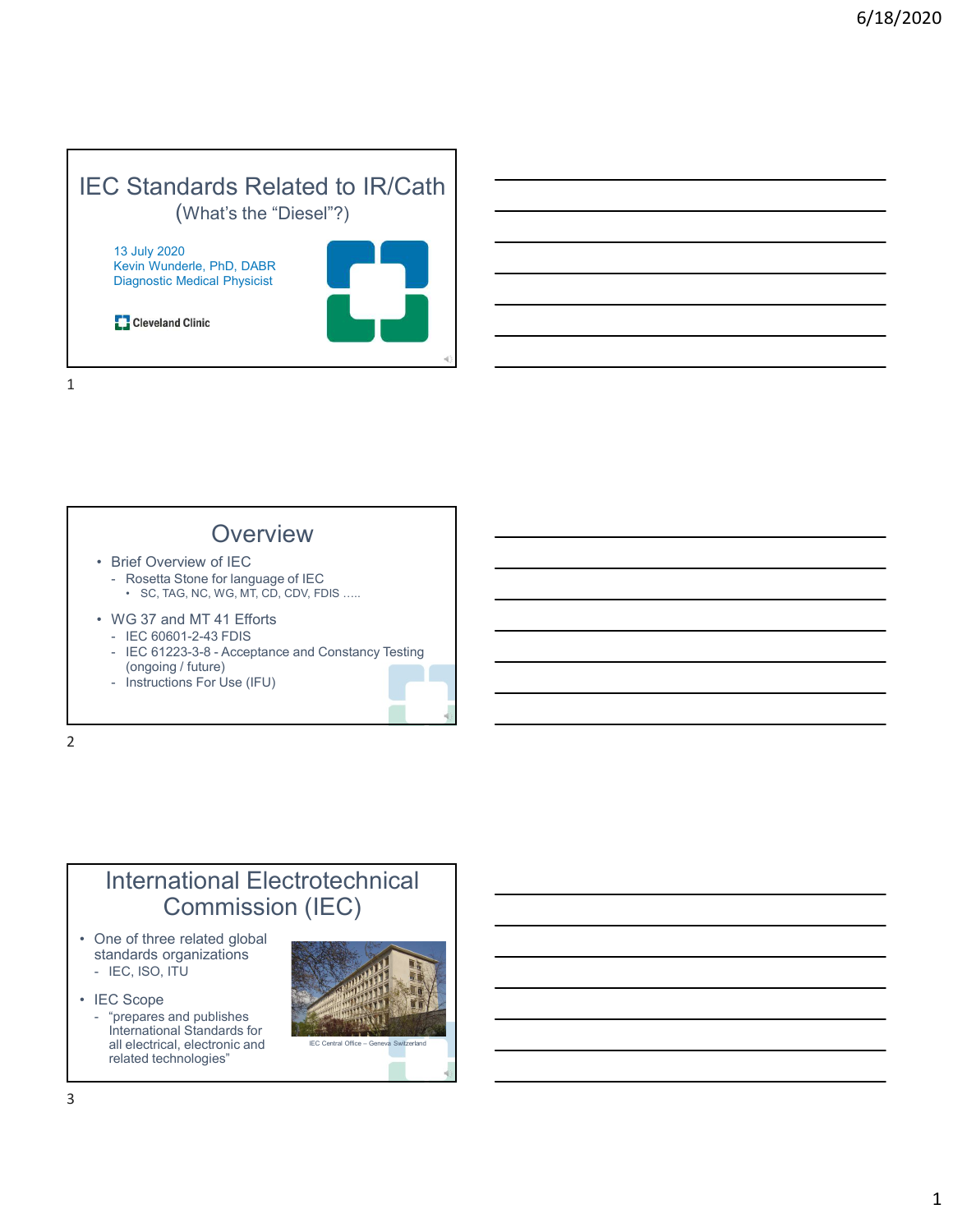

### IEC Basic Rosetta Stone

- 
- 
- 
- 
- 
- 
- 



 $5<sub>5</sub>$ 

### IEC Standards For Medical Electrical Equipment • TC – IEC Technical Committee<br>• WG – Working Group<br>• WG – Working Group<br>• CD – Committee Draft for Vote<br>• CDV – Committee Draft for Vote<br>• FDIS – Final Draft International Standard<br>• CDV – Committee Draft for Vote<br>• FDIS TC – IEC Sub Committee<br>
MG – Working Group<br>
MT – Maintenance Team<br>
TDDV – Committee Draft for Vote<br>
FDIS – Final Draft International Standard<br>
FDIS – Final Draft International Standard<br>
IEC Standards For Medical<br>
LEC Stand 19 C – Lic Sub Committee<br>
MG – Working Group<br>
MG – Working Group<br>
CDV – Committee Draft for Vote<br>
EDS – Final Draft International Standard<br>
DIS – Final Draft International Standard<br>
IEC Standards For Medical<br>
TC 62 – Elect - IEC side Committee<br>
The Maritenance Team<br>
D-Committee Draft<br>
IS – Final Draft International Standard<br>
IS – Final Draft International Standard<br>
IEC Standards For Medical<br>
Electrical Equipment<br>
C 62 – Electrical Equipment<br> 9 – Working Group<br>
– Committee Draft<br>
– Committee Draft<br>
IV – Committee Draft<br>
SIS – Final Draft International Standard<br>
– Electrical Equipment<br>
– Centeral requirement in medical protection<br>
SC 622 – Common aspects of medi VI<br>
I — Mantenare Beart<br>
CDV – Committee Draft for Vote<br>
CDV – Committee Draft for Vote<br>
EDCS – Final Draft International Standard<br>
ELECTICal Equipment<br>
I — Electrical equipment in medicine protice<br>
SC 622 – Common aspects

- 
- 
- 
- radiography and radioscopy (fluoroscopy)
- Dosimetry equipment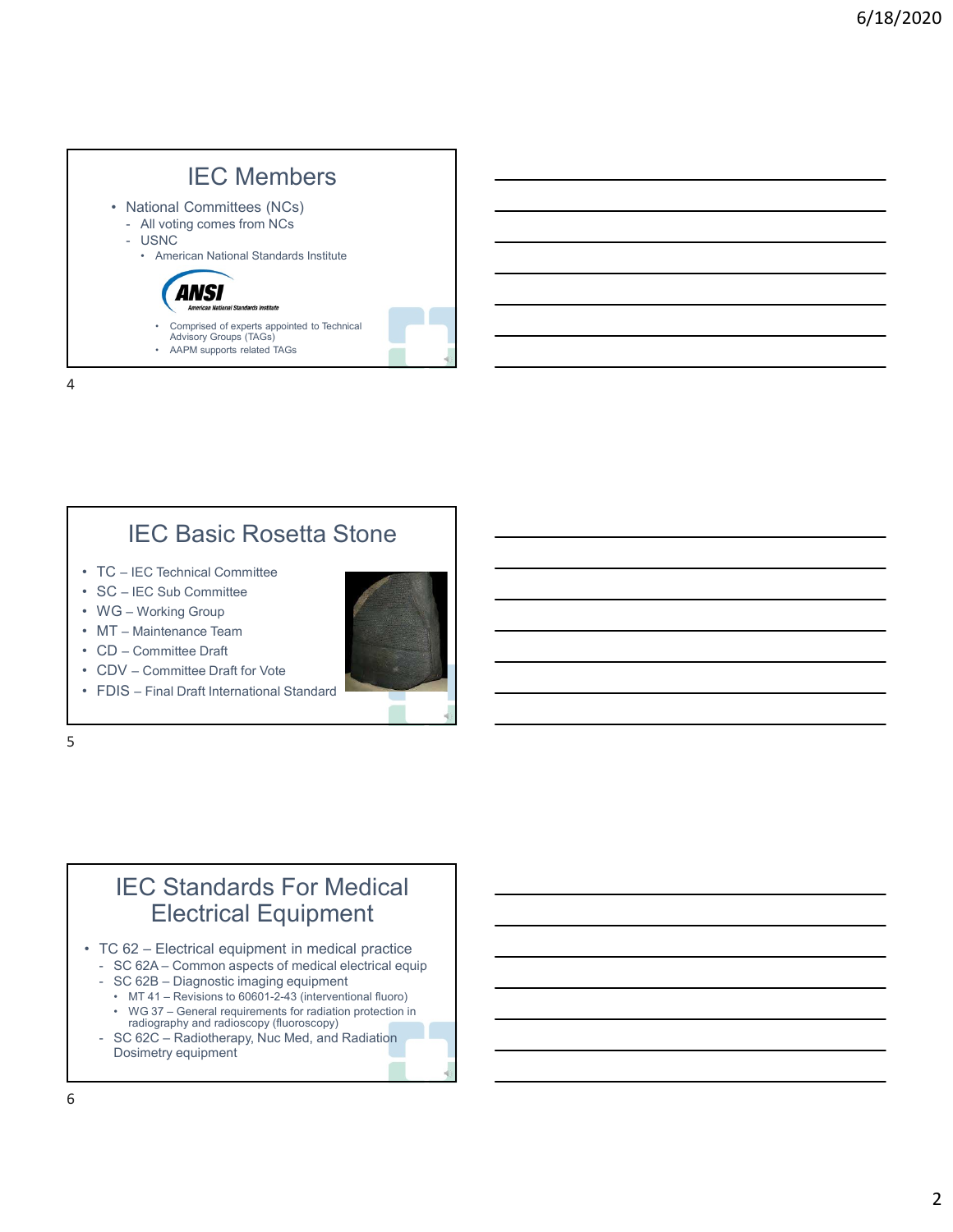## IEC 60601-2-43 / AMD2 ED2 EC 60601-2-43 / AMD2 ED2<br>• Scope – fluoroscopes intended for use in<br>interventional procedures<br>• FDIS approved 2019-08<br>• 3 year implementation period EC 60601-2-43 / AMD2 ED2<br>• Scope – fluoroscopes intended for use in<br>interventional procedures<br>• FDIS approved 2019-08<br>• 3 year implementation period EC 60601-2-43 / AMD2 ED2<br>• Scope – fluoroscopes intended for use in<br>interventional procedures<br>• FDIS approved 2019-08<br>• 3 year implementation period EC 60601-2-43 / AMD2 ED2<br>
• Scope – fluoroscopes intended for use in<br>
interventional procedures<br>
• FDIS approved 2019-08<br>
• 3 year implementation period<br>
• 3 year implementation period<br>
• Configurable radiation units for A

- interventional procedures CO COOO PE TO 77 WIVEZ COZ<br>
• Scope – fluoroscopes intended for use in<br>
• FDIS approved 2019-08<br>
• 3 year implementation period<br>
• 3 year implementation period<br>
• GO601-2-43 Requirements<br>
• Cnofigurable radiation units for • Scope – fluoroscopes intended for use in<br>
• FDIS approved 2019-08<br>
• 3 year implementation period<br>
• 3 year implementation period<br>
• SCOSO 1-2-43 Requirements<br>
• Configurable radiation units for AKAP<br>
• Minimum fluoro pu • Scope – fluoroscopes intended for use in<br>
• FDIS approved 2019-08<br>
• 3 year implementation period<br>
• 3 year implementation period<br>
• Minimum fluoro pulse radiation units for AKAP<br>
• Minimum fluoro pulse rate<br>
• Fluoro La
- 
- 

7

# 60601-2-43 Requirements interventional procedures<br>• FDIS approved 2019-08<br>• 3 year implementation period<br>• GO601-2-43 Requirements<br>• Configurable radiation units for AKAP<br>• Minimum fluoro pulse rate<br>• Fluoro save<br>• Fluoro Last Image Hold (LIH)<br>• • FDIS approved 2019-08<br>• 3 year implementation period<br>• 60601-2-43 Requirements<br>• Configurable radiation units for AKAP<br>• Minimum fluoro pulse rate<br>• Fluoro Last Image Hold (LIH)<br>• Virtual collimation<br>• Manual QC testing

- 
- 
- 
- 
- 
- 

8 and 2010 and 2010 and 2010 and 2010 and 2010 and 2010 and 2010 and 2010 and 2010 and 2010 and 2010 and 2010

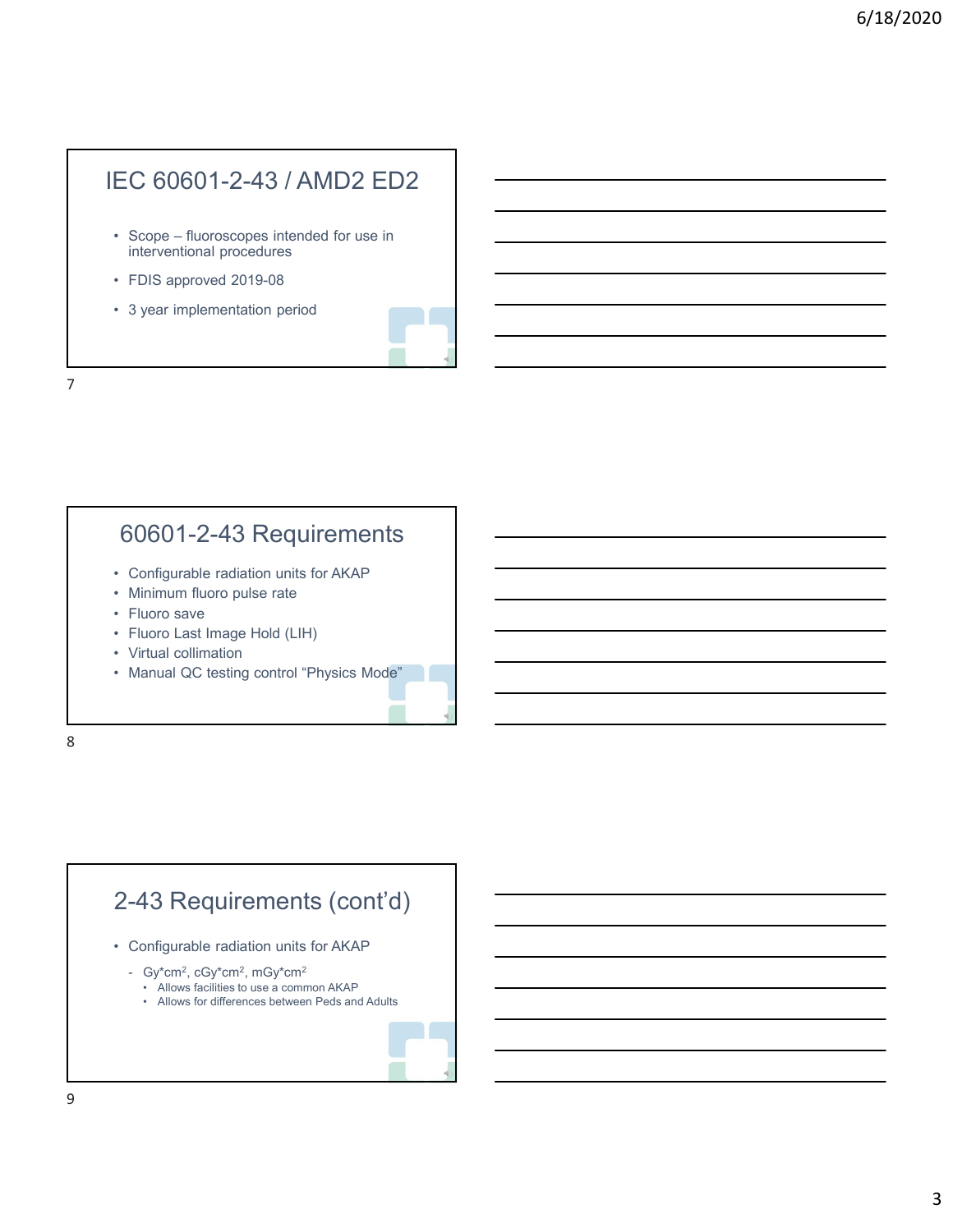## 2-43 Requirements (cont'd)<br>• Minimum fluoro pulse rate of 4 pps or less<br>• Ensures availability of low pulse rates<br>• All else constant, proportional to kerma rate -43 Requirements (cont'd)<br>
Minimum fluoro pulse rate of 4 pps or less<br>
- Ensures availability of low pulse rates<br>
- All else constant, proportional to kerma rate -43 Requirements (cont'd)<br>
Minimum fluoro pulse rate of 4 pps or less<br>
- Ensures availability of low pulse rates<br>
- All else constant, proportional to kerma rate 2-43 Requirements (cont'd)

- -
	-



10

### 2-43 Requirements (cont'd) 2-43 Requirements (cont'd)<br>
• Minimum fluoro pulse rate of 4 pps or less<br>
– Ensures availability of low pulse rates<br>
– All else constant, proportional to kerma rate<br>
–<br>
2-43 Requirements (cont'd)<br>
• Radioscopy (Fluoro) sav Minimum fluoro pulse rate of 4 pps or less<br>
- Ensures availability of low pulse rates<br>
- All else constant, proportional to kerma rate<br>
- All else constant, proportional to kerma rate<br>
-<br>
- All else constant, proportional Minimum fluoro pulse rate of 4 pps or less<br>
- Ensures availability of low pulse rates<br>
- All else constant, proportional to kerma rate<br>
- All else constant, proportional to kerma rate<br>
-<br>
- A3 Requirements (cont'd)<br>
-<br>
- A - Ensures availability of low pulse rates<br>- All else constant, proportional to kerma rate<br>- 10s for continuous fluoro<br>- 30s for 10pps or less<br>- 300 images at > 10pps<br>- 10s for continuous fluoro<br>- 10s for continuous fluoro

- -
	-
	-



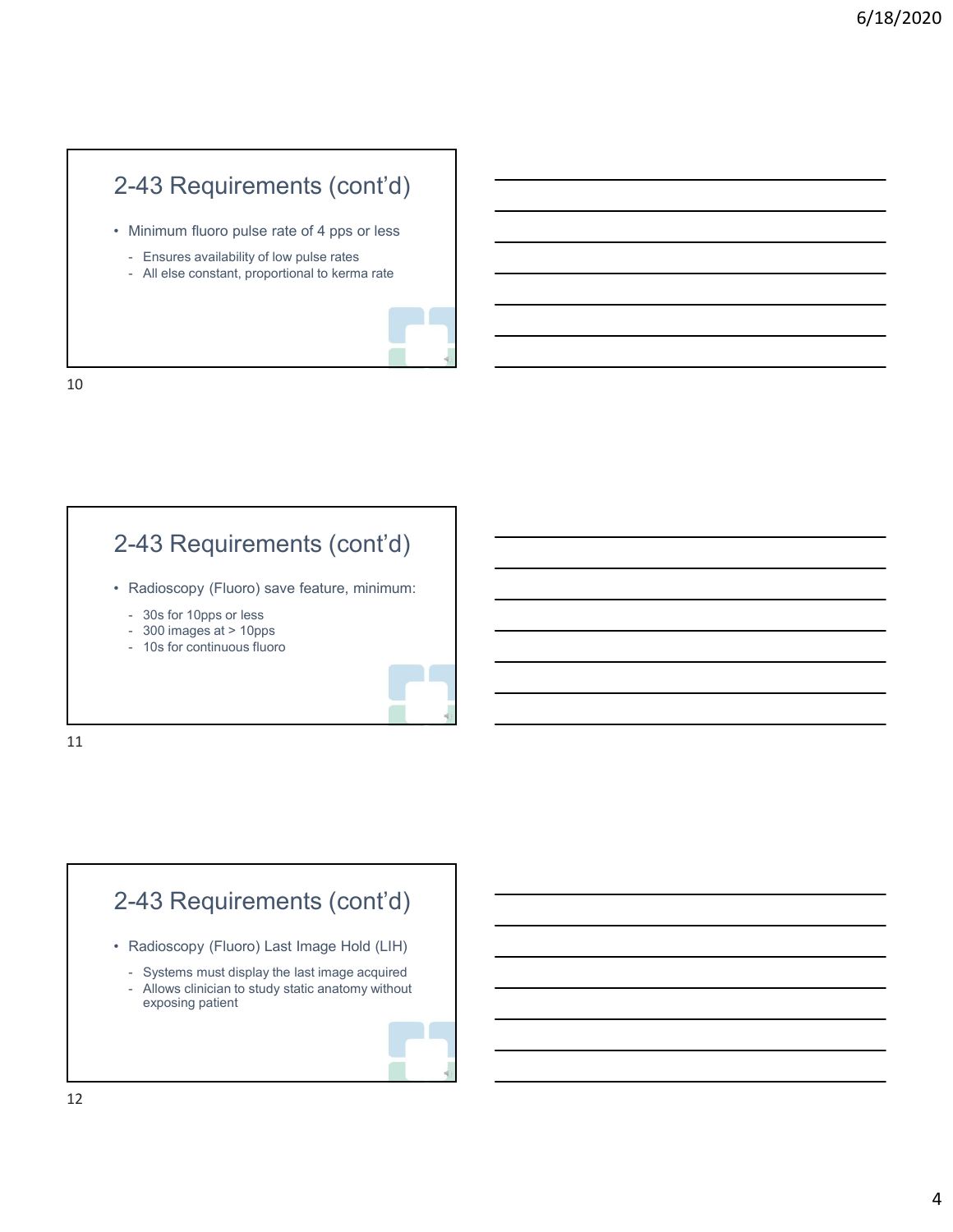### 2-43 Requirements (cont'd)

- collimator positioning when adjusting during LIH
- 2-43 Requirements  $(cont'd)$ <br>• Virtual Collimation a graphical indication of<br>collimator positioning when adjusting during LIH<br>• During LIH, operator can adjust collimators and<br>visualize the location of the collimator blades -43 Requirements (cont'd)<br>
Virtual Collimation - a graphical indication of<br>
collimator positioning when adjusting during LIH<br>
- During LIH, operator can adjust collimators and<br>
visualize the location of the collimator blad - During LIH, operator can adjust collimators and<br>visualize the location of the collimator blades w/out exposing the patient 2-43 Requirements (control)<br>
• Virtual Collimation – a graphical indication of<br>
collimator positioning when adjusting during LIH<br>
• During LIH, operator can adjust collimator blades wout<br>
exposing the patient<br>
• Similar to Virtual Collimation – a graphical indication of<br>
collimator positioning when adjust collimators and<br>
From Sisualize the location of the collimator blades wout<br>
exposing the patient<br>
exposing the patient<br>
exposing the patie



13

### 2-43 Requirements (cont'd)

- Mode"
	- Kuhls-Gilcrist)



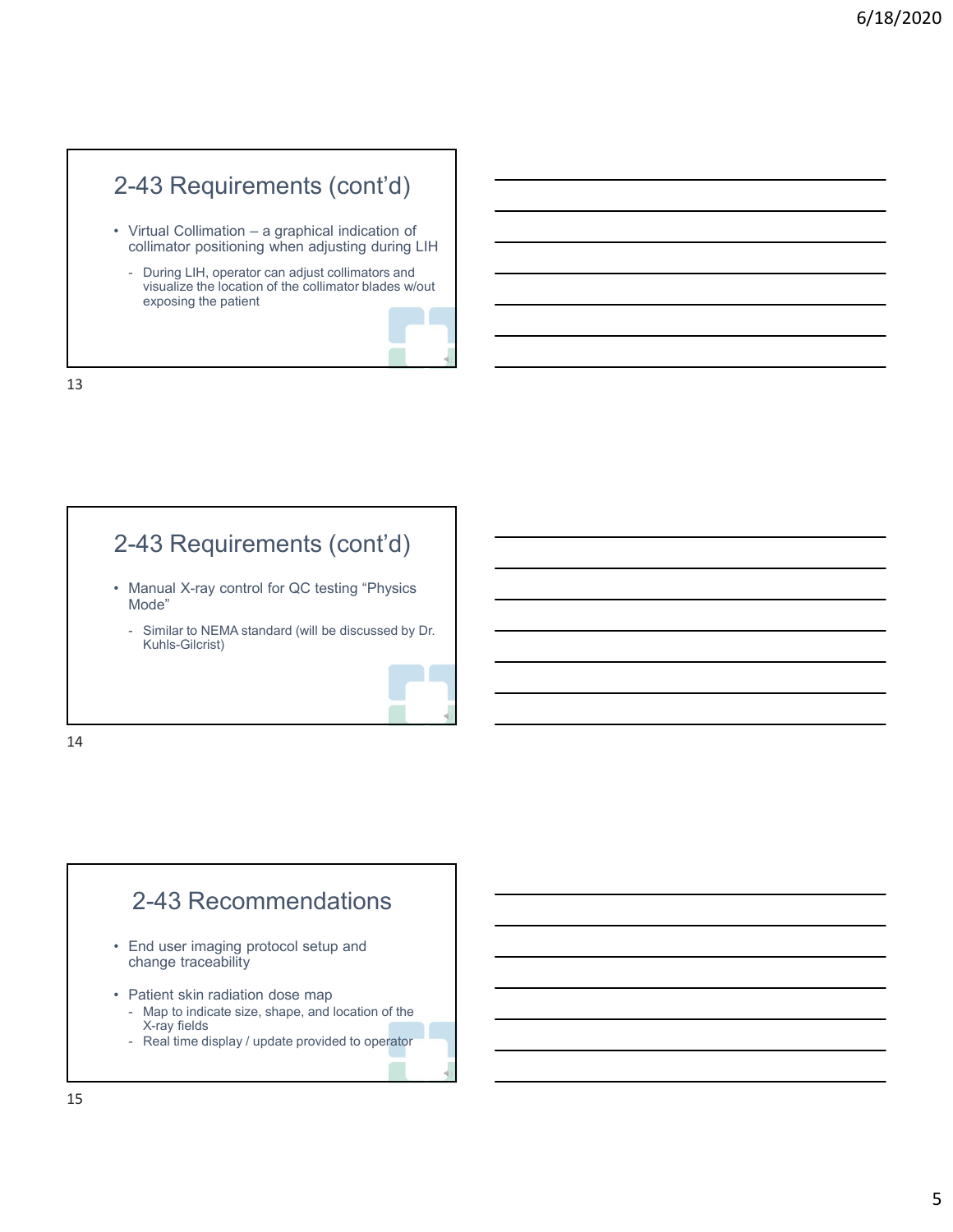#### WG 37

- 
- WG 37<br>• Maintains several related standards<br>• 60601-2-54 Particular requirements for the<br>basic safety and essential performance of X-<br>ray equipment for radiography and radioscopy<br>• 61223-3-8 Evaluation and routine test WG 37<br>
Maintains several related standards<br>
- 60601-2-54 – Particular requirements for the<br>
basic safety and essential performance of X-<br>
requested and constant for radiography and radioscopy<br>
- 61223-3-8 – Evaluation and basic safety and essential performance of Xray equipment for radiography and radioscopy<br>- 61223-3-8 – Evaluation and routine testing in
- WG 37<br>
Maintains several related standards<br>
 60601-2-54 Particular requirements for the<br>
basic safety and essential performance of X-<br>
ray equipment for radiography and radioscopy<br>
 61223-3-8 Evaluation and routine t WG 37<br>aintains several related standards<br>basic safety and essential performance of x-<br>basic safety and essential performance of x-<br>ray equipment for radiography and radioscopy<br>fitness – Acceptance and constance in medical and constancy tests for radiography and radioscopy VVG 37<br>
Maintains several related standards<br>
60601-2-54 – Particular requirements for the<br>
basic safety and essential performance of X-<br>
ray equipment for radiography and radioscopy<br>
61223-3-8 – Evaluation and routine test - 60601-2-54 – Particular requirements for the<br>
basic safety and essential performance of X-<br>
ray equipment for radiography and radioscopy<br>
medical imaging departments – Acceptance<br>
and constancy tests for radiography and<br> basic safety and essential performance of X-<br>ray equipment for radiography and radioscopy<br>61223-3-8 – Evaluation and routine testing in<br>and constancy tests for radiography and<br>radioscopy<br>radioscopy<br>factors and constant of

16

### WG 37 Future / Ongoing

- manuals to be furnished by vendors for all types of Radiography and Fluoroscopy units<br>- Manuals would establish vendor "recommended" QC
	-
	- framework, but provide some latitude for vendors to adopt the manuals to their systems

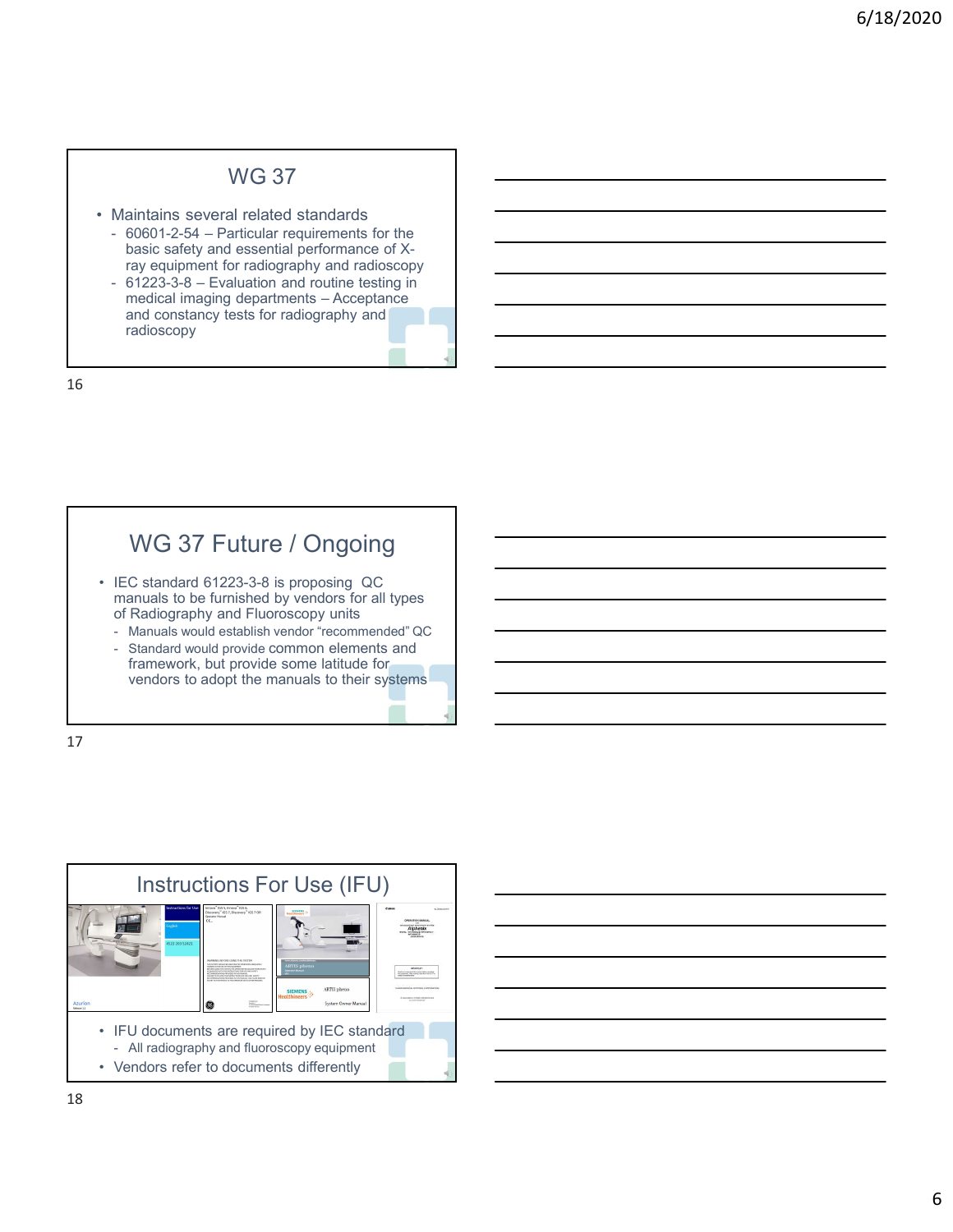

|  |  | <u> 1989 - Andrea Barbara, amerikana amerikana amerikana amerikana amerikana amerikana amerikana amerikana amerika</u> |
|--|--|------------------------------------------------------------------------------------------------------------------------|
|  |  |                                                                                                                        |
|  |  |                                                                                                                        |
|  |  |                                                                                                                        |
|  |  |                                                                                                                        |